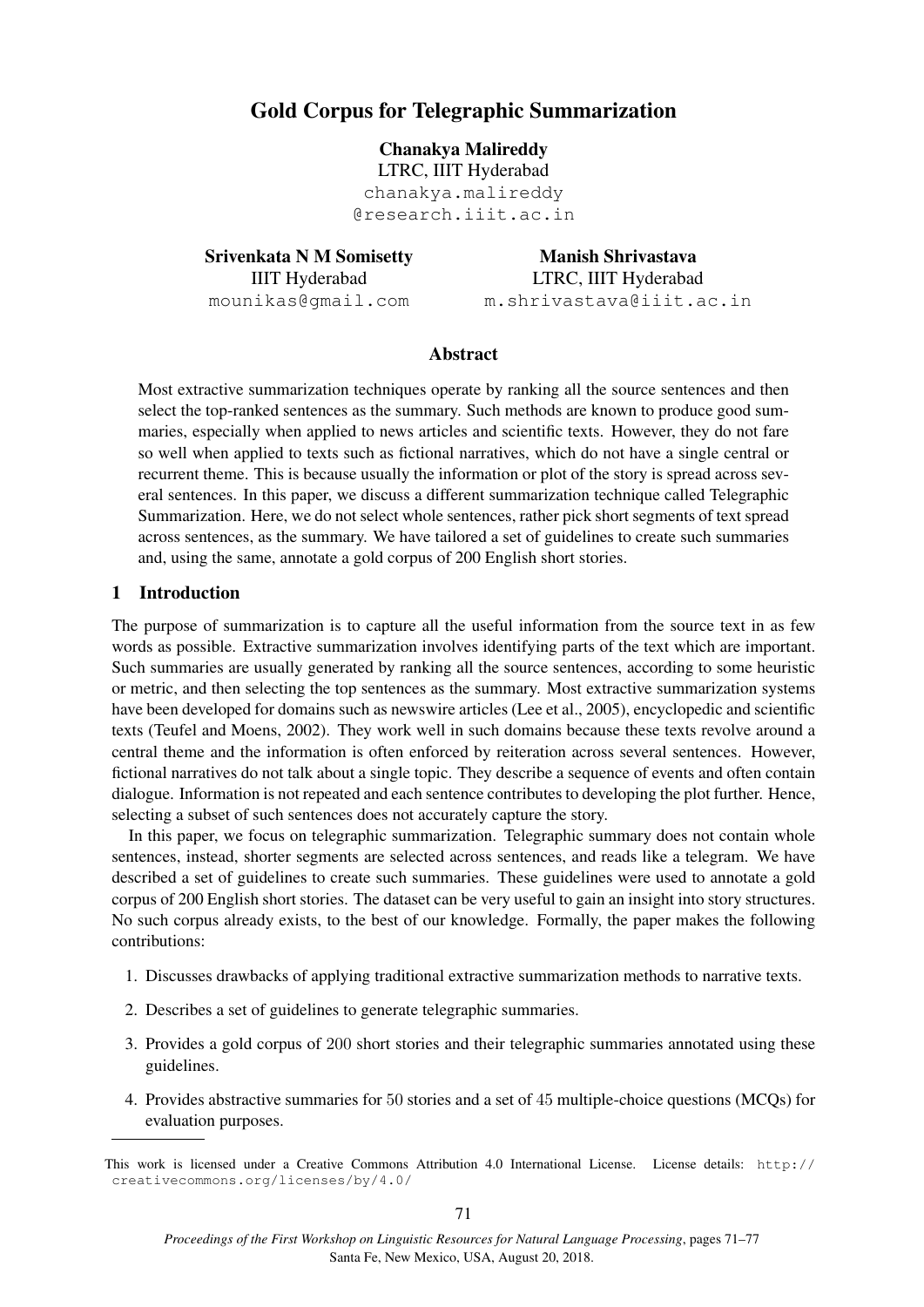The paper is organized as follows. Section 2 discusses existing and related work. Section 3 describes the data collection and summarization process. Section 4 discusses the analysis performed on the dataset. Section 5 discusses conclusions and future work.

# 2 Related Work

Automatic text summarization was first attempted in the middle of the 20th century (Luhn, 1958). Since then it has been applied to several domains and corpora, such as news articles (Lee et al., 2005), scientific articles (Teufel and Moens, 2002), and blogs (Hu et al., 2007).

News articles have been the focus of summarization systems for a long time because of the vast practical applications. In fact, most datasets available today are built from news corpora. However, a comparative study has shown that a single summarization technique does not perform equally well across all domains (Ceylan et al., 2010). Therefore, separate systems have to be built to deal with the domain of fiction and its nuances, and news corpora based datasets are not sufficient to train and evaluate the same.

There has been research on short fiction summarization (Kazantseva and Szpakowicz, 2010), fairy tales (Lloret and Palomar, 2009) and whole books (Mihalcea and Ceylan, 2007). But the aforementioned work in short fiction summarization had a different objective - helping a reader decide whether one would be interested in reading the complete story. Hence it contains just enough information to help the reader decide but does not reveal the entire plot. However, our dataset aims to summarize the entire plot. This is useful to learn plot structures and story organization.

Turney (2000) and the KEA algorithm by Witten et al. (1999) have attacked the problem of key-phrase extraction. But the key-phrases extracted by them do not form a cohesive summary and just try to list the major themes discussed in the article and therefore cannot be applied to the domain of fiction.

Grefenstette (1998) proposed the use of sentence shortening to generate telegraphic texts that would help a blind reader skim a page (using text-to-speech). He provided eight levels of telegraphic reduction. The first (and the most drastic) generated a stream of all the proper nouns in the text. The second generated all nouns present in the subject or object position. The third, in addition, included the head verbs. The least drastic reduction generated all subjects, head verbs, objects, subclauses, prepositions and dependent noun heads. Since then Jing (2000), Riezler et al. (2003) and Knight and Marcu (2000) have explored statistical models for sentence shortening that, in addition, aim at ensuring grammaticality of the shortened sentences. Intuitively it appears that sentence-shortening can allow more important information to be included in a summary. However, Lin (2003) showed that statistical sentence-shortening approaches like Knight and Marcu (2000) resulted in significantly worse content selection. He concluded that pure syntax-based compression does not improve overall summarizer performance, even though it performs well at the sentence level. Which is why there is a need for semantically aware techniques. Our dataset provides the tools to evaluate and, in the future, maybe even train such algorithms.

# 3 Data Construction

# 3.1 Collection and Preprocessing

We collected English short stories containing  $300$  to  $1100$  words, available in the public domain<sup>1</sup>.  $200$ stories were then randomly picked, after ensuring that works from at least 20 different authors had been selected to keep the dataset diverse in terms of genre and writing style. As a result, the dataset spans 39 authors. These stories were then manually processed to remove any spelling, grammatical and encoding errors that might have crept in.

# 3.2 Summarization

The summarization was performed by 5 annotators. The annotators are not native English speakers but are fluent in the language. They summarized 40 stories and cross-annotated 4 stories each (1 from each remaining annotator), to help calculate inter-annotator agreement. Each annotator also performed

<sup>1</sup> https://americanliterature.com/short-story-library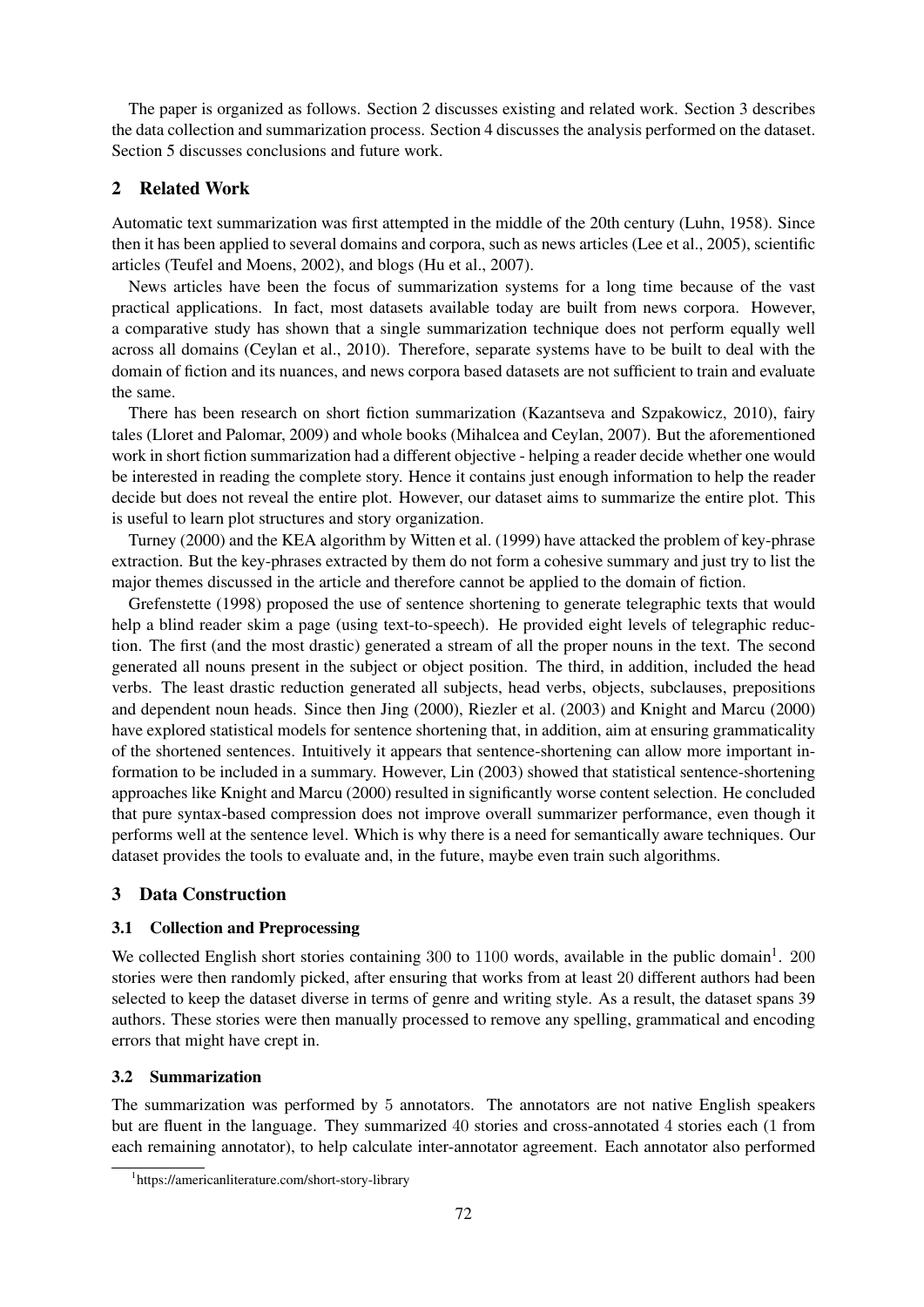### story

Here is another story of the battlefield, and it is much like the one which I have just told you. Not quite a hundred years after the time of Sir Philip Sidney there was a war between the Swedes and the Danes. One day a great battle was fought, and the Swedes were beaten, and driven from the field, A soldier of the Danes who had been slightly wounded was sitting on the ground. He was about to take a drink from a flask. All at once he heard some one say,-- "O sir! give me a drink, for I am dying." It was a wounded Swede who spoke. He was lying on the ground only a little way off. The Dane went to him at once. He knelt down by the side of his fallen foe, and pressed the flask to his lips. "Drink," said he, "for thy need is greater than mine." Hardly had he spoken these words, when the Swede raised himself on his elbow. He pulled a pistol from his pocket, and shot at the man who would have befriended him. The **bullet** grazed the Dane's shoulder, but did not do him much harm. "Ah, you rascal!" he cried. "I was going to befriend you, and you repay me by trying to kill me. Now I will punish you. I would have given you all the water, but now you shall have only half." And with that he drank the half of it, and then gave the rest to the Swede. When the King of the Danes heard about this, he sent for the soldier and had him tell the story just as it was. "Why did you spare the life of the Swede after he had tried to kill you?" asked the king. Because, sir," said the soldier, "I could never kill a wounded enemy." "Then you deserve to be a nobleman," said the king. And he rewarded him by <mark>making him a</mark> knight, and giving him a noble title.

#### extractive summary

war between Swedes and Danes Swedes were beaten driven from field A soldier of the Danes slightly wounded about to drink from a flask heard some one say "O sir! give me a drink" "I am dying" It was a wounded Swede

#### abstractive summary

There was a war between the Swedes and the Danes. The war ended and the Swedes were defeated. A wounded Danish soldier was about to drink water when he heard a cry for water from an injured Swede. As he went up to the Swede to help him, the Swede shot him. The shot was not fatal. The Dane, however, did not punish him and still gave him water. When the king of Danes asked why he had forgiven a man who had tried to kill him, the soldier told him he couldn't harm a wounded man. The king was pleased and knighted the soldier.

Figure 1: An example of telegraphic and abstractive summaries created according to the guidelines. The story is displayed in the left panel, the telegraphic summary is highlighted and also listed in the box titled 'extractive summary' and the abstractive summary is shown below it.

abstractive summarization on 10 stories. Unlike extractive summarization, abstractive summaries need not contain the same words as used in the source and are instead written by the annotator in their "own words" based on their understanding of the text. Abstractive summary for a story was not provided by the same annotator who generated its telegraphic summary. An example is shown in Figure 1.

Guidelines followed for telegraphic summarization:

- 1. A segment is defined as a continuous span of words in the source, chosen as a part of the summary.
- 2. A word should not be fragmented e.g., if the word "breaking" appears in the source, it should not be broken into fragments like "break".
- 3. Each segment should be relevant to the plot, try to advance the story and have some continuity with the preceding and the following segment.
- 4. Segments extracted from dialogues or parentheses should be enclosed in quotes or parentheses respectively.
- 5. Segments should be arranged in the same order as they appear in the story.
- 6. The summary should be minimal. If multiple segments mean the same thing, pick the shortest. Adjectives, adverbs, and modifiers are not to be included if they are not relevant to the plot.
- 7. When the segments are read in sequence the plot should be apparent and unambiguous.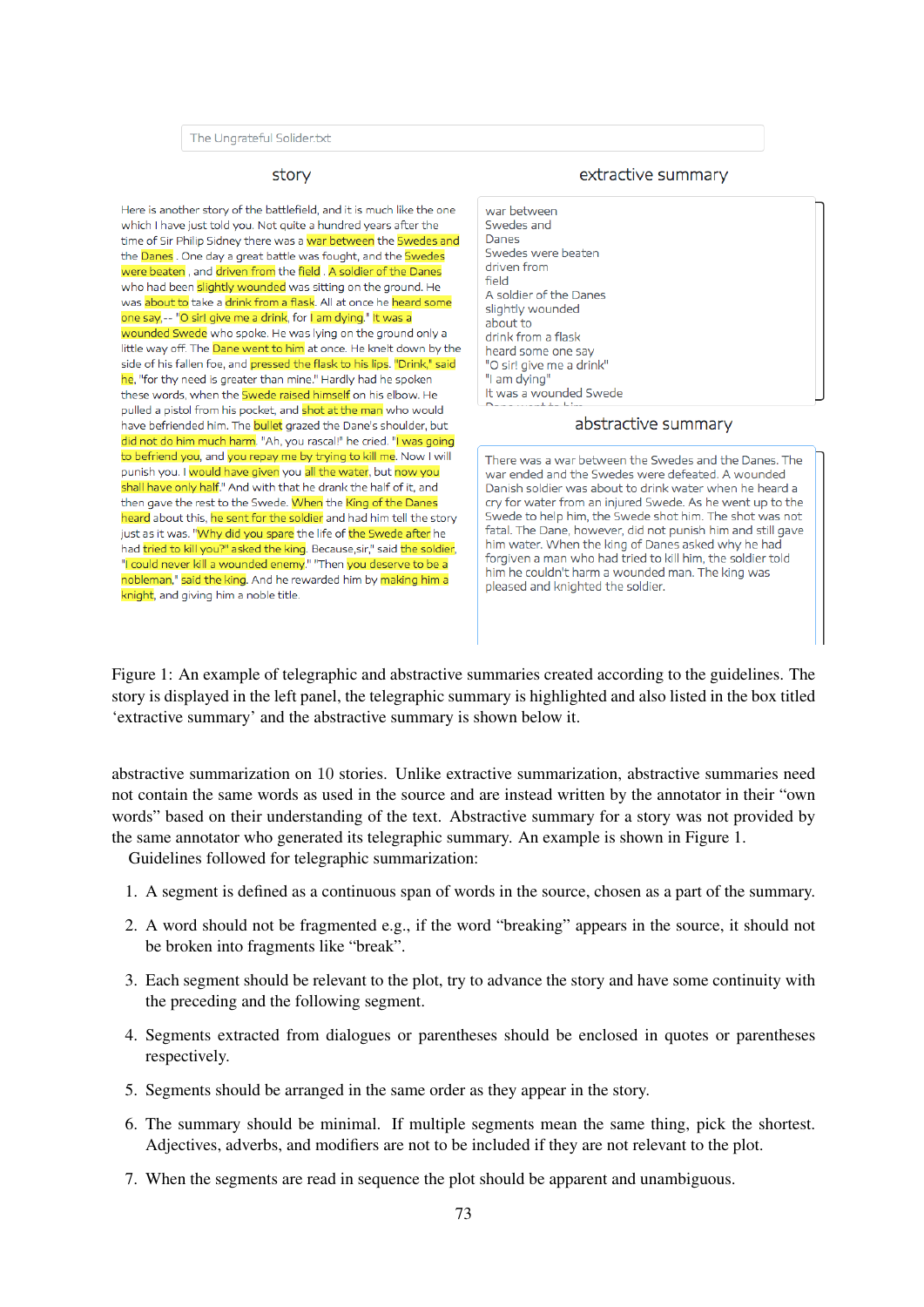Guidelines followed for abstractive summarization:

- 1. Summaries should be written from a third party perspective e.g., "This story is about a girl..."
- 2. Summaries should only discuss the plot and try to avoid inferences and opinions not immediately apparent from the story.
- 3. Summaries should maintain the same order of events as they occur in the source text.

### 4 Data Analysis and Evaluation

The length of the stories varies from 300 to 1100 words, with the average length being 650. The average summarization factor (length of summary/length of the story) is 0.37 and 0.36 for telegraphic and abstractive summaries respectively.



Figure 2: Summarization Factor vs Story Length

From Figure 2 we can see that the summarization factor tends to be high for very short stories since nearly every word is important. It reduces gradually as the length of the story increases because longer stories tend to be more descriptive and contain extraneous information not relevant to the central plot.

#### 4.1 Quantitative Evaluation

We used the Alpha metric proposed in Krippendorff (1980) to measure the inter-annotator agreement. Alpha was computed based on 20 cross-annotated stories and found to be 0.73.

We generated 50 summaries using popular online extractive summarization tools, Smmry<sup>2</sup> and Resoomer<sup>3</sup>, which generate summaries by ranking and selecting the top sentences (after the selection step the sentences are re-arranged according to the source order). These summaries have the same summarization factor as the corresponding telegraphic summaries.

$$
Rouge_N = \frac{\sum_{s \in \{ReferenceSummaries\}} \sum_{gram_n \in S} Count_{match} (gram_n)}{\sum_{s \in \{ReferenceSummaries\}} \sum_{gram_n \in S} Count (gram_n)}
$$
(1)

ROUGE-N score (Lin, 2004) is a popular metric used to evaluate summaries produced by a system. ROUGE-N recall is computed as shown in Eq. 1, where N stands for the length of the n-gram,  $gram_n$ and  $Count_{match}(gram_n)$  is the maximum number of n-grams co-occurring in a candidate summary and a set of reference summaries. ROGUE-N precision can be calculated by replacing the denominator in Eq. 1 by the total number of n-grams present in all the reference summaries instead of system summaries. The F1 score is defined as the Harmonic Mean of precision and recall.

2 https://smmry.com/

<sup>3</sup> https://resoomer.com/en/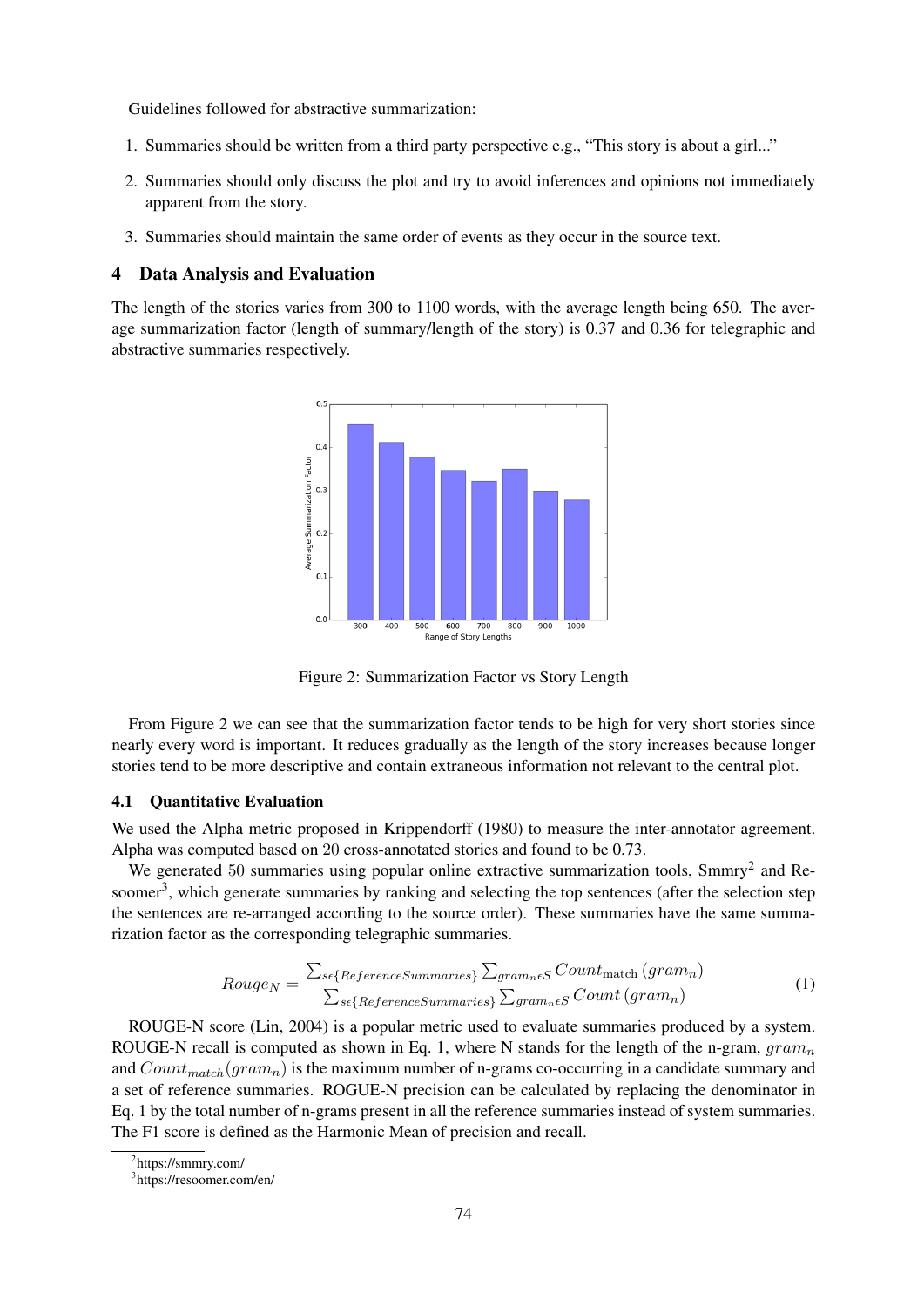In our case, there was only one reference (the abstractive summary) and one summary from each system - Telegraphic, Smmry, and Resoomer. We report the average F1 score, after removing stop words and stemming, for  $N = 1,2,3,4$  in Table 1.

|             | $N=1$ | $N=2$                                 | $N=3$             | $N=4$             |
|-------------|-------|---------------------------------------|-------------------|-------------------|
| Telegraphic | 0.582 | $\vert 0.258 \vert 0.108 \vert 0.051$ |                   |                   |
| Smmry       | 0.498 | $\vert 0.184 \vert$                   |                   | $0.092 \pm 0.056$ |
| Resoomer    | 0.483 | $\pm 0.179$                           | $0.093 \pm 0.057$ |                   |

Table 1: ROUGE-N F1 score

The higher F1 score for  $N = 1,2,3$  telegraphic summaries indicates that they are more adequate in terms of capturing relevant content. Since telegraphic summaries select shorter segments of text, they can retain more information while maintaining the same summarization factor as their sentence-level counterparts. The ROUGE-4 score for Smmry and Resoomer summaries is slightly higher because they select entire source sentences and are therefore likely to have more 4-gram overlaps.

### 4.2 Qualitative Evaluation

High-order n-gram ROUGE measures try to judge fluency to some degree but since ROUGE is based only on the content overlap, it can only measure adequacy and not coherence. In order to gain an insight into the coherence of the summaries, we made a set of 45 MCQs from 15 stories in the dataset. Questions were not set by the same annotator who generated the corresponding telegraphic summary. The test was administered to three groups of two participants each. Each group was allotted the summaries produced by a single system - Telegraphic, Smmry or Resoomer.

```
\cdots "id": 154.
\cdots "questions": [
... ... "Why couldn't the little girl go home?",
    ... "What did the girl think when one of the stars fell down?",
    "Why did the girl burn the whole bundle of matches?"
- - 11
\cdots"options": [
\cdots ... ["She was lost", "She didn't have a home", "Her father would beat her for not selling any matches"],
    ... ["She should make a wish", "Someone is just dead", "Her grandmother has come back for her"],
ن 1 د د د
\cdots"answers": [3, 2, 3]
```
Figure 3: An example set of questions for the story 'The Little Match Girl'.

An example set of questions for the story 'The Little Match Girl' is shown in Figure 3. The 'id' field refers to the unique id we assign to each story in the dataset. For each story, we made a set of 3 multiple-choice questions with 3 options each. The answers refer to the index of the correct option in the list. Apart from the given options, the participants were allowed to choose option 4, "Can't say", if they could not answer a question based on the summary. Average scores are reported in Table 2.

|             | Correct  | Incorrect | Can't say |
|-------------|----------|-----------|-----------|
| Telegraphic | 88.9%    | $2.2\%$   | 8.9%      |
| Smmry       | $62.2\%$ | $4.4\%$   | 33.4%     |
| Resoomer    | $60.0\%$ | $2.2\%$   | 37.8%     |

Table 2: Questionnaire Results

Higher scores on the questionnaire indicate that the telegraphic summaries were more coherent and allowed the reader to understand the story better. Participants who read the Smmry and Resoomer sum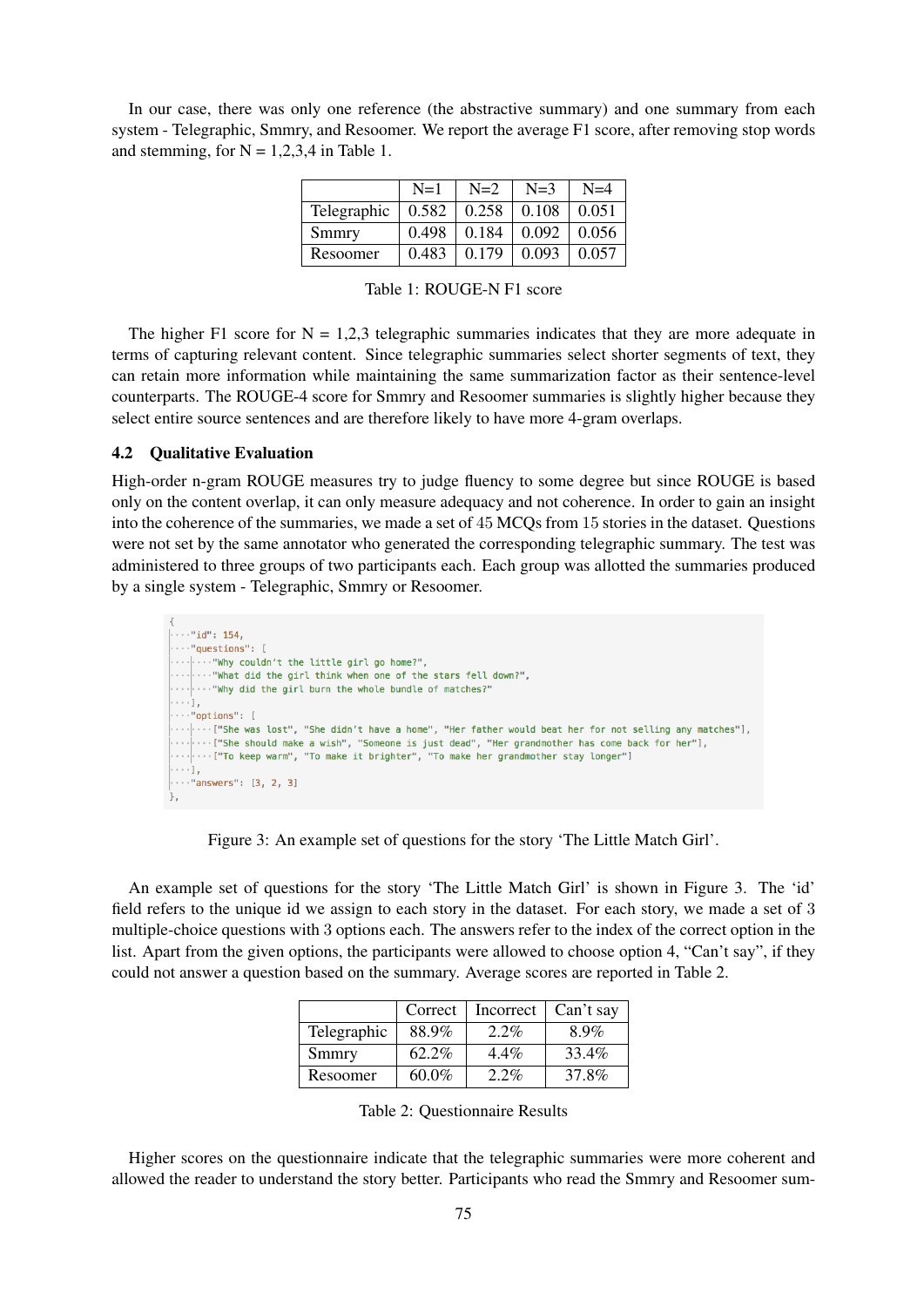maries were unable to understand the story and chose "Can't say" as the answer for nearly a third of the questions.

### 5 Conclusion and Future Work

In this paper, we highlight the shortcomings of applying traditional extractive summarization techniques to narrative texts and show how telegraphic summarization can be used to overcome these shortcomings.

We defined a set of guidelines to help generate telegraphic summaries. Using the same, we then construct a corpus of 200 English short stories and their telegraphic summaries. 50 abstractive summaries and 45 MCQs are also provided for evaluation purposes. This corpus has been made public <sup>4</sup> and can be used as a gold standard to evaluate such summarization tasks. The MCQs can also be used to evaluate QA systems.

In future, we intend to extend this corpus by adding more stories. We plan on developing algorithms to automatically generate high-quality telegraphic summaries and an extended corpus could be used as training data for supervised techniques.

### **References**

- Hakan Ceylan, Rada Mihalcea, Umut Özertem, Elena Lloret, and Manuel Palomar. 2010. Quantifying the limits and success of extractive summarization systems across domains. In *Human language technologies: The 2010 annual conference of the North American chapter of the Association for Computational Linguistics*, pages 903– 911. Association for Computational Linguistics.
- Gregory Grefenstette. 1998. Producing intelligent telegraphic text reduction to provide an audio scanning service for the blind. In *Working notes of the AAAI Spring Symposium on Intelligent Text summarization*, pages 111– 118. The AAAI Press Menlo Park, CA.
- Meishan Hu, Aixin Sun, and Ee-Peng Lim. 2007. Comments-oriented blog summarization by sentence extraction. In *Proceedings of the Sixteenth ACM Conference on Conference on Information and Knowledge Management*, CIKM '07, pages 901–904, New York, NY, USA. ACM.
- Hongyan Jing. 2000. Sentence reduction for automatic text summarization. In *Proceedings of the Sixth Conference on Applied Natural Language Processing*, ANLC '00, pages 310–315, Stroudsburg, PA, USA. Association for Computational Linguistics.

Anna Kazantseva and Stan Szpakowicz. 2010. Summarizing short stories. *Comput. Linguist.*, 36(1):71–109.

- Kevin Knight and Daniel Marcu. 2000. Statistics-based summarization-step one: Sentence compression. *AAAI/ IAAI*, 2000:703–710.
- Klaus Krippendorff. 1980. *Content analysis: an introduction to its methodology*. Sage commtext series. Sage Publications.
- Chang-Shing Lee, Zhi-Wei Jian, and Lin-Kai Huang. 2005. A fuzzy ontology and its application to news summarization. *IEEE Transactions on Systems, Man, and Cybernetics, Part B (Cybernetics)*, 35(5):859–880.
- Chin-Yew Lin. 2003. Improving summarization performance by sentence compression: a pilot study. In *Proceedings of the sixth international workshop on Information retrieval with Asian languages-Volume 11*, pages 1–8. Association for Computational Linguistics.
- Chin-Yew Lin. 2004. Rouge: A package for automatic evaluation of summaries. *Text Summarization Branches Out*.
- Elena Lloret and Manuel Palomar, 2009. *A Gradual Combination of Features for Building Automatic Summarisation Systems*, pages 16–23. Springer Berlin Heidelberg, Berlin, Heidelberg.
- Hans Peter Luhn. 1958. The automatic creation of literature abstracts. *IBM J. Res. Dev.*, 2(2):159–165.
- Rada Mihalcea and Hakan Ceylan. 2007. Explorations in automatic book summarization. In *Proceedings of the 2007 joint conference on empirical methods in natural language processing and computational natural language learning (EMNLP-CoNLL)*, pages 380–389.

<sup>4</sup> https://github.com/m-chanakya/shortstories